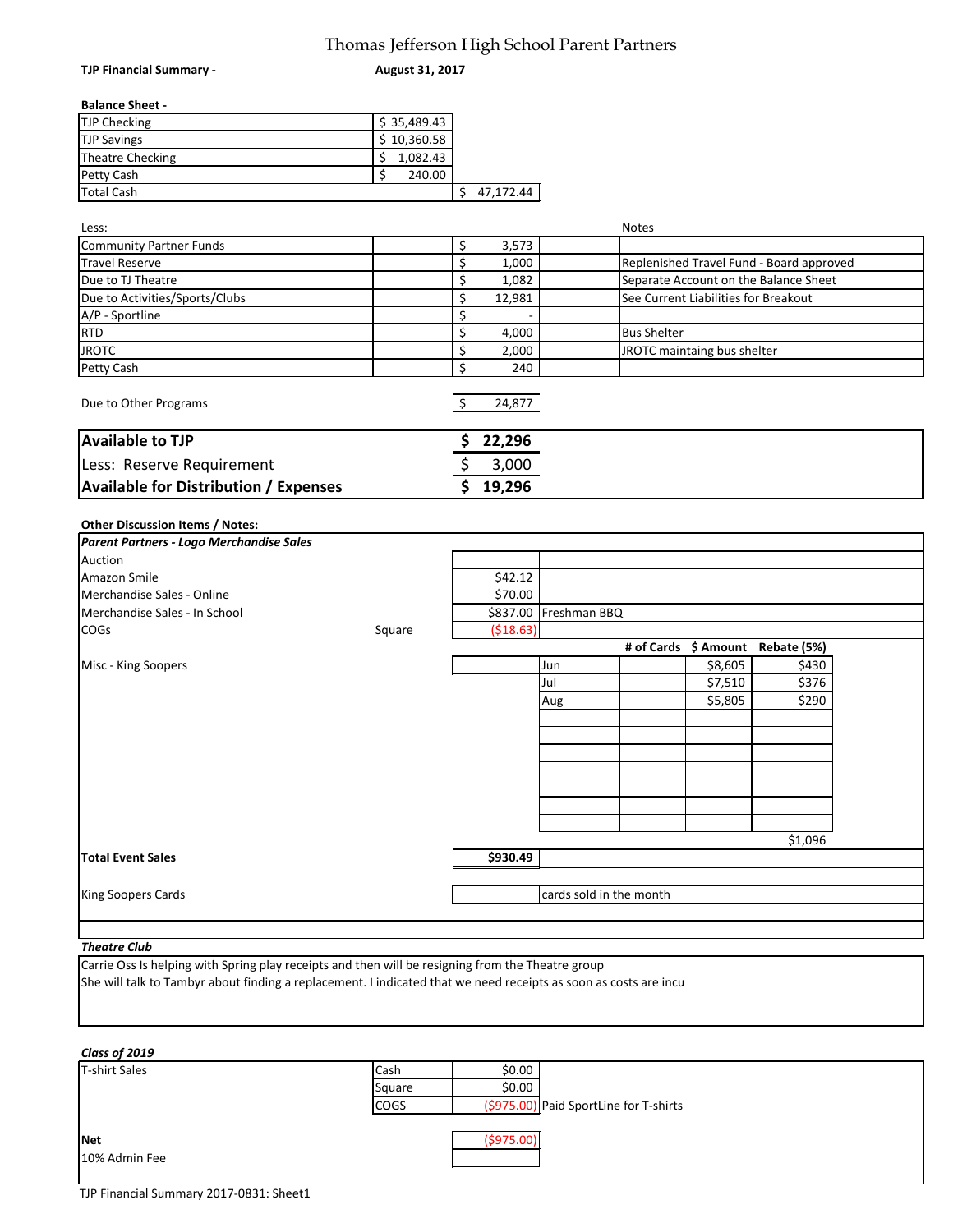## Thomas Jefferson High School Parent Partners

|                                            | ັ                        |
|--------------------------------------------|--------------------------|
| <b>Other Items</b>                         |                          |
| Current Payable - Sportline Merchandise    | $\overline{\phantom{a}}$ |
|                                            |                          |
| <b>Estimated Retail Value of Inventory</b> | 21,000.00                |
|                                            |                          |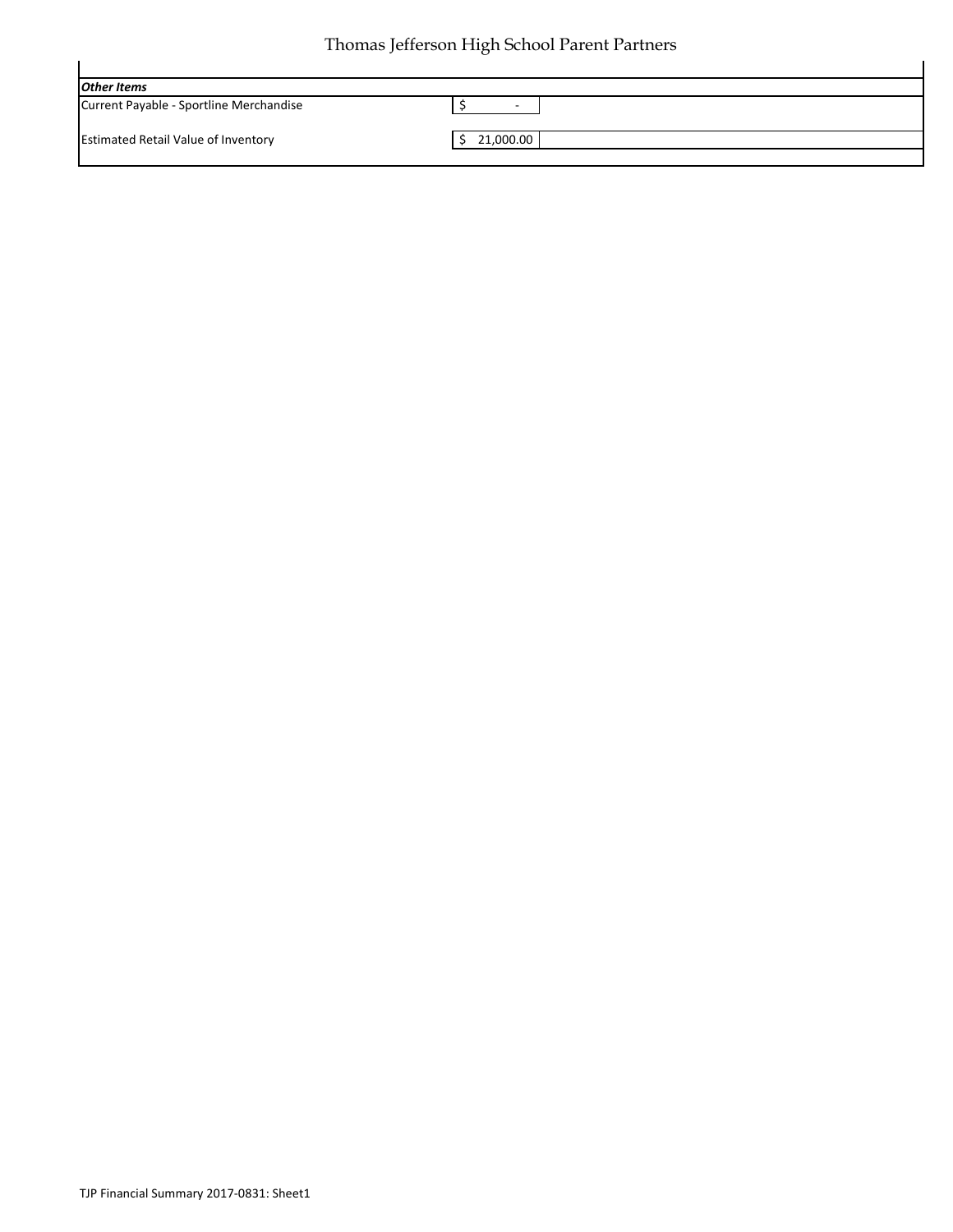# Thomas Jefferson High School Partners

### BALANCE SHEET

As of August 31, 2017

|                                          | <b>TOTAL</b> |
|------------------------------------------|--------------|
| <b>ASSETS</b>                            |              |
| <b>Current Assets</b>                    |              |
| <b>Bank Accounts</b>                     |              |
| First Bank Checking                      | 35,489.43    |
| First Bank Savings                       | 10,360.58    |
| Petty Cash                               | 240.00       |
| Theatre Checking                         | 1,082.43     |
| <b>Total Bank Accounts</b>               | \$47,172.44  |
| <b>Total Current Assets</b>              | \$47,172.44  |
| <b>TOTAL ASSETS</b>                      | \$47,172.44  |
| <b>LIABILITIES AND EQUITY</b>            |              |
| Liabilities                              |              |
| <b>Current Liabilities</b>               |              |
| <b>Other Current Liabilities</b>         |              |
| <b>Community Partner Funds</b>           | 3,573.00     |
| Funds for Activities/Sports              | 0.00         |
| 2016 After Prom                          | 118.55       |
| 2017 After Prom                          | 409.59       |
| 2017 Prom                                | 0.00         |
| 2018 After Prom                          | 7,569.72     |
| 2019 After Prom                          | $-99.83$     |
| 2020 After Prom                          | 1,260.00     |
| Alumni                                   | 1,057.79     |
| <b>Athletic &amp; Activities Fund</b>    | 180.02       |
| <b>AVID</b>                              | 224.00       |
| Band-Orchestra                           | 17.10        |
| Challenge Day                            | 19.12        |
| Football                                 | 916.39       |
| Interact                                 | 154.00       |
| Japanese Class                           | 49.33        |
| Track - Boys                             | 737.68       |
| Track - Girls                            | 26.00        |
| Yearbook                                 | 341.80       |
| <b>Total Funds for Activities/Sports</b> | 12,981.26    |
| <b>Student Travel Reserve</b>            | 1,000.00     |
| Suspense                                 | 0.00         |
| Theatre                                  | 927.87       |
| <b>Total Suspense</b>                    | 927.87       |
| <b>Total Other Current Liabilities</b>   | \$18,482.13  |
| <b>Total Current Liabilities</b>         | \$18,482.13  |
| <b>Total Liabilities</b>                 | \$18,482.13  |

Equity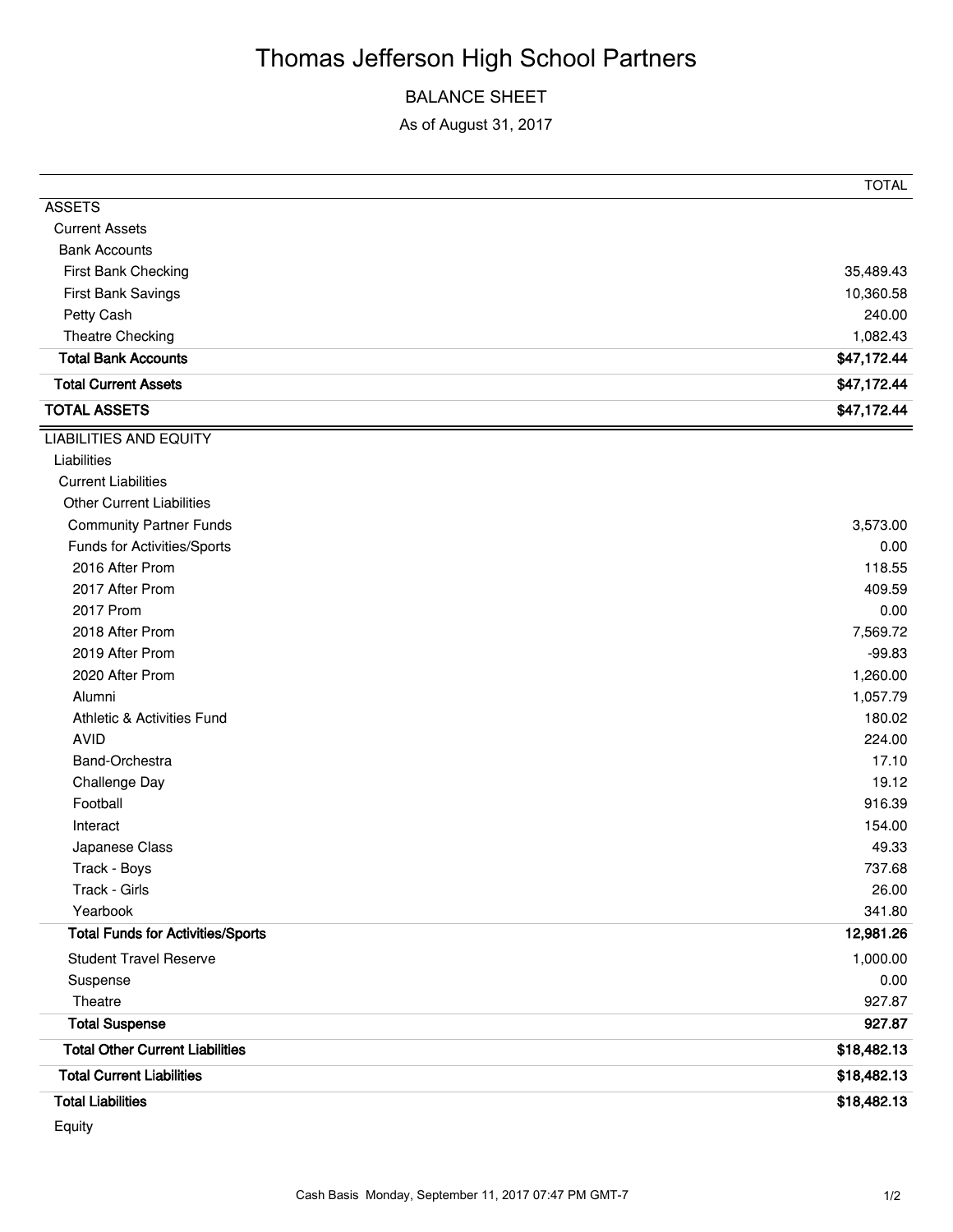| <b>TOTAL LIABILITIES AND EQUITY</b> | \$47,172.44  |
|-------------------------------------|--------------|
| <b>Total Equity</b>                 | \$28,690.31  |
| Net Income                          | 14,490.47    |
| <b>Retained Earnings</b>            | 15,945.44    |
| Reserves                            | $-5,958.51$  |
| <b>Opening Bal Equity</b>           | 4,212.91     |
|                                     | <b>TOTAL</b> |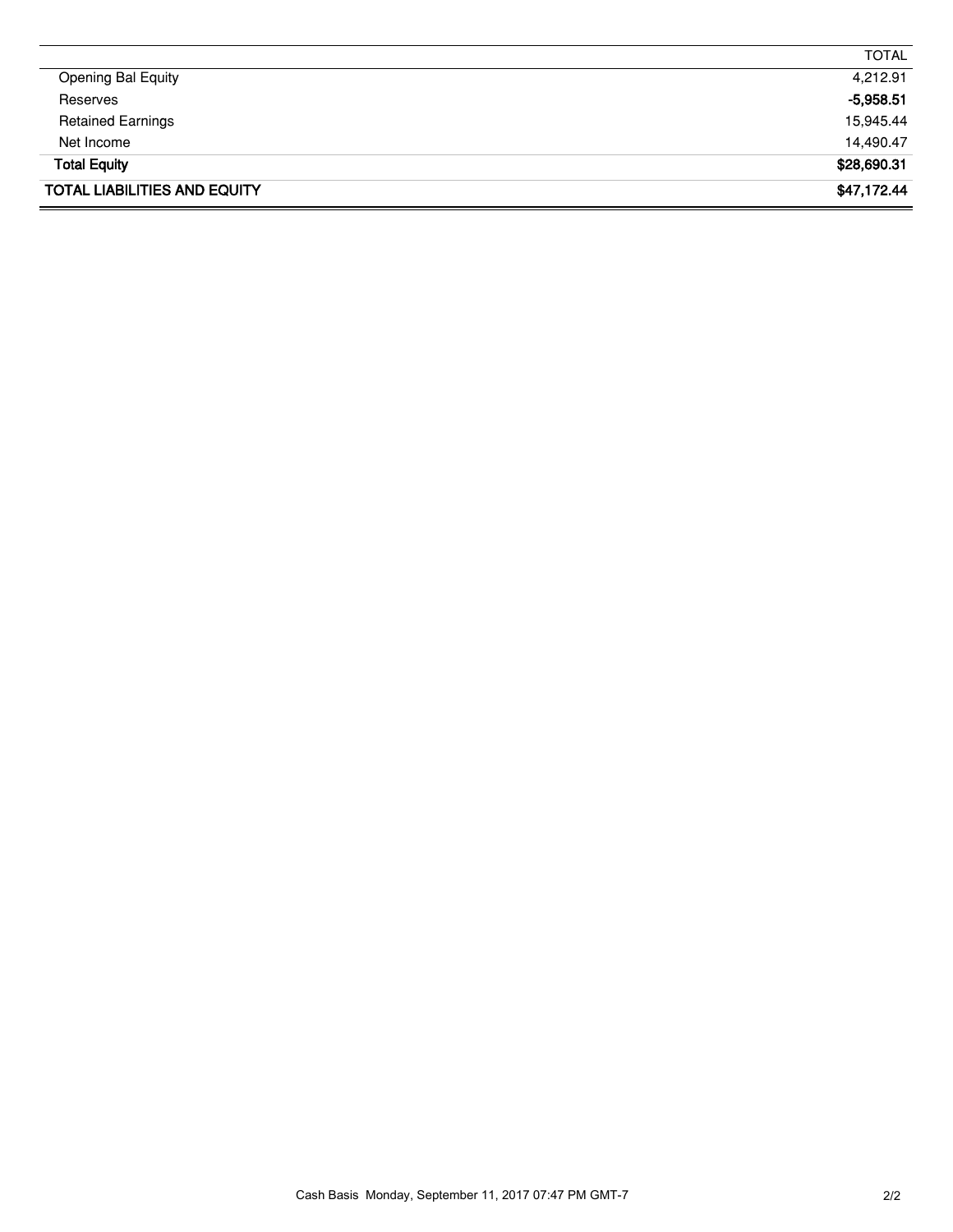# Thomas Jefferson High School Partners

### PROFIT AND LOSS

August 2017

|                                 | <b>TOTAL</b> |
|---------------------------------|--------------|
| <b>INCOME</b>                   |              |
| 10% Fundraising                 | 0.00         |
| Class of 2018                   | 125.00       |
| Class of 2020                   | 140.00       |
| Football                        | 400.00       |
| <b>Total 10% Fundraising</b>    | 665.00       |
| Class of 2018                   | 0.00         |
| Donation                        | 1,250.00     |
| Total Class of 2018             | 1,250.00     |
| Class of 2020                   | 0.00         |
| Donations                       | 1,400.00     |
| Total Class of 2020             | 1,400.00     |
| Donations                       | 0.00         |
| AmazonSmile                     | 42.12        |
| Grant                           | 10,000.00    |
| <b>Total Donations</b>          | 10,042.12    |
| Football                        | 0.00         |
| Donations                       | 4,000.00     |
| <b>Total Football</b>           | 4,000.00     |
| Interest Income                 | 0.25         |
| King Soopers (Rebates)          | 1,096.00     |
| <b>Merchandise Sales</b>        | 907.00       |
| <b>Total Income</b>             | \$19,360.37  |
| COST OF GOODS SOLD              |              |
| 10% Fee                         | 0.00         |
| Class of 2018                   | 125.00       |
| Class of 2020                   | 140.00       |
| Football                        | 400.00       |
| Total 10% Fee                   | 665.00       |
| <b>Square Costs</b>             | 0.00         |
| Partners                        | 18.63        |
| <b>Total Square Costs</b>       | 18.63        |
| <b>Theatre Expenses</b>         | 0.00         |
| Adobe Photograph Plan           | 9.99         |
| <b>Total Theatre Expenses</b>   | 9.99         |
| <b>Total Cost of Goods Sold</b> | \$693.62     |
| <b>GROSS PROFIT</b>             | \$18,666.75  |
| <b>EXPENSES</b>                 |              |
| <b>Activity Grants</b>          | 875.00       |
| <b>Bank Charges</b>             | 2.00         |
| Fall Clean Up Expenses          | 134.38       |
| Freshman BBQ                    | 355.28       |